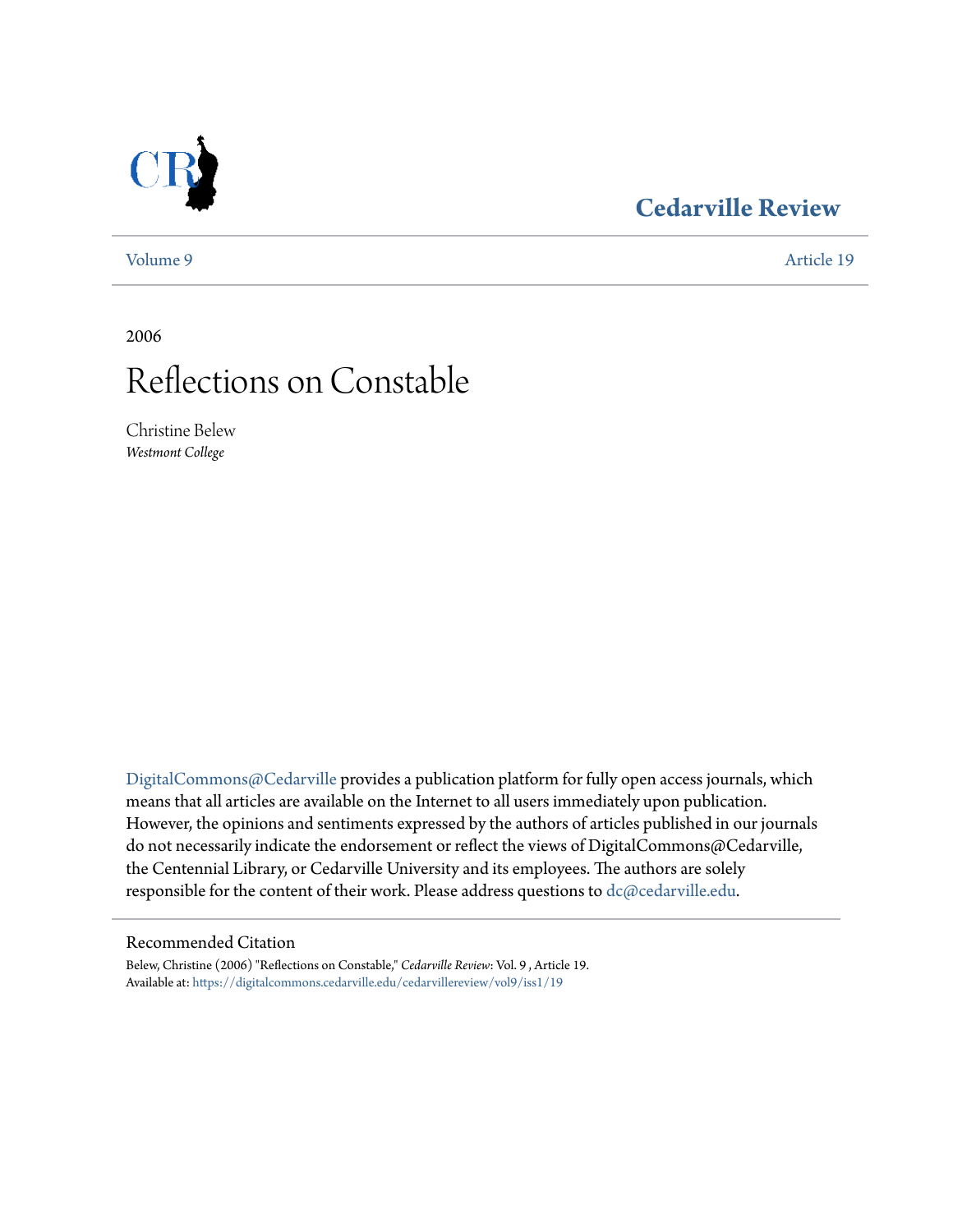# Reflections on Constable

Browse the contents of [this issue](https://digitalcommons.cedarville.edu/cedarvillereview/vol9/iss1) of *Cedarville Review*.

### **Creative Commons License**  $\bigcirc$  000

This work is licensed under a [Creative Commons Attribution-Noncommercial-No Derivative Works 4.0](http://creativecommons.org/licenses/by-nc-nd/4.0/) [License.](http://creativecommons.org/licenses/by-nc-nd/4.0/)

Follow this and additional works at: [https://digitalcommons.cedarville.edu/cedarvillereview](https://digitalcommons.cedarville.edu/cedarvillereview?utm_source=digitalcommons.cedarville.edu%2Fcedarvillereview%2Fvol9%2Fiss1%2F19&utm_medium=PDF&utm_campaign=PDFCoverPages)



This poetry is available in Cedarville Review: [https://digitalcommons.cedarville.edu/cedarvillereview/vol9/iss1/19](https://digitalcommons.cedarville.edu/cedarvillereview/vol9/iss1/19?utm_source=digitalcommons.cedarville.edu%2Fcedarvillereview%2Fvol9%2Fiss1%2F19&utm_medium=PDF&utm_campaign=PDFCoverPages)